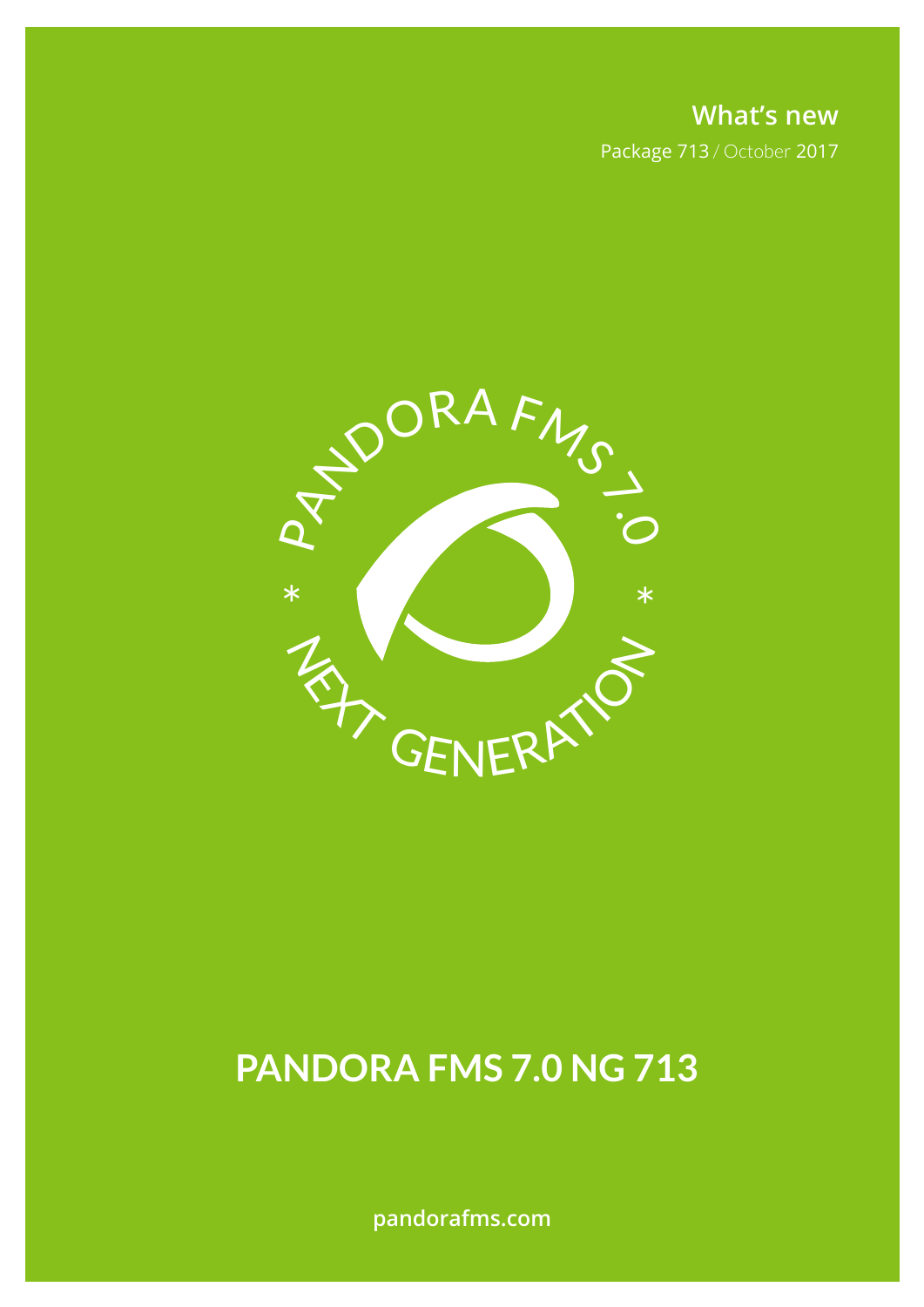

## WHAT'S NEW IN PANDORA FMS 7.0 NG 713

This new Pandora FMS 7.0 NG 713 package contains numerous improvements in its functionality as well as visual changes. In addition, a number of problems have been solved. The most important changes are listed below.

#### **Visual improvements**

- **\* Performing multiple operations** with visual console element is now possible.
- **\*** A visual indicator to know when an agent is included in planned shutdown has been added.
- **\* Visual improvements** have been made in the events that show the last 24 hours of an agent.



**Revised and improved the CSS style** (Cascading Style Sheets) of help pages.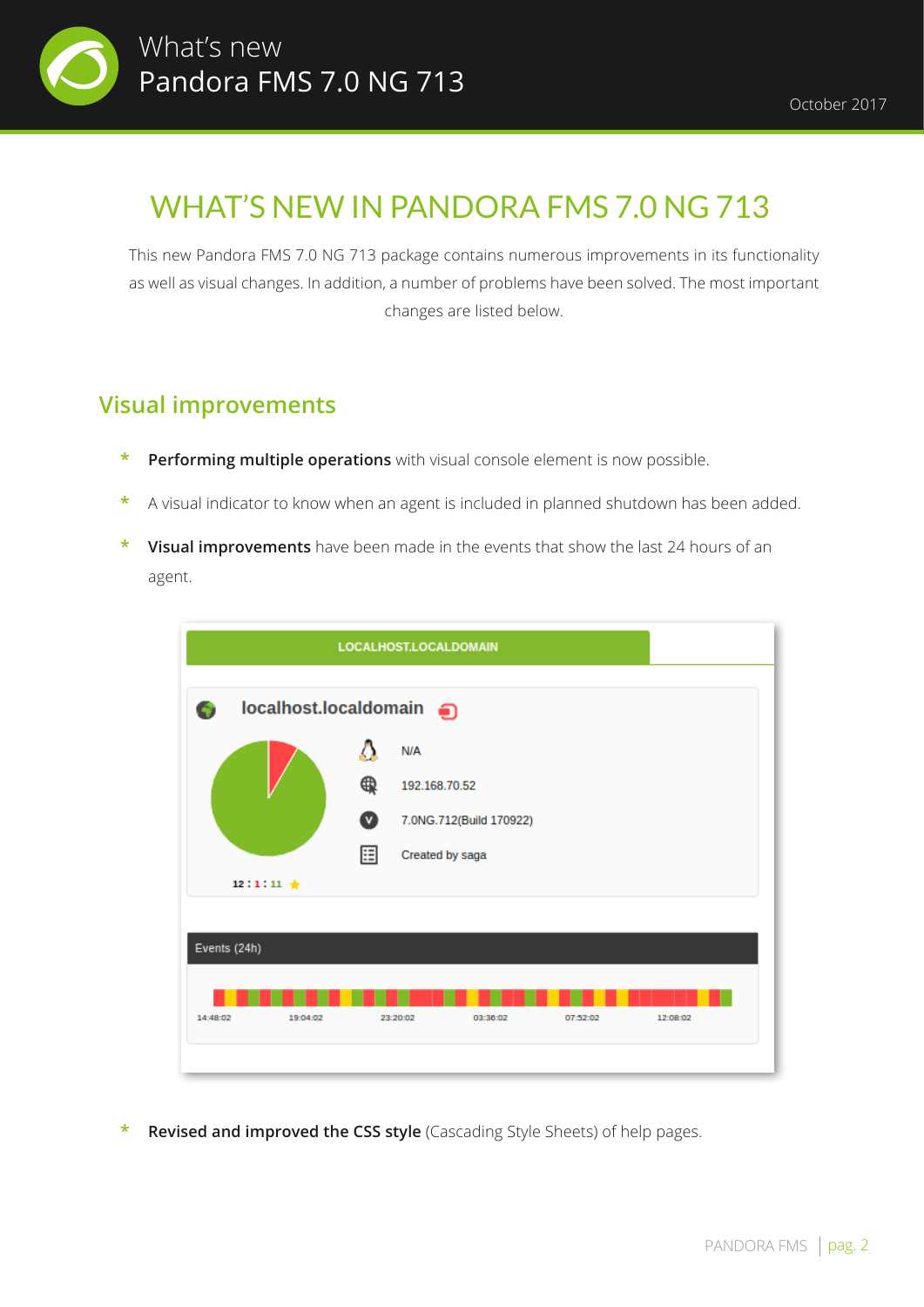

**\*** An option has been added inside the group icon that generates a **summary of the group elements** in the visual console.

| <b>NEW VISUAL CONSOLE</b> |            |     |                              |  |
|---------------------------|------------|-----|------------------------------|--|
|                           |            |     |                              |  |
|                           |            | All |                              |  |
| 0% Critical               | 0% Warning |     | 23.08% Normal 76.92% Unknown |  |
|                           |            |     |                              |  |

- **\*** The appearance of the agent management wizard in the metaconsole has been optimized.
- **Selecting logos in. png format** (and not only in. jpg) in Pandora FMS reports is now possible.
- **\*** A checkbox has been included in the node and metaconsole report elements to **create TIP graphics reports** (of actual data) **in the "Module Graphic" element**.

| <b>TEST</b>                                                                   |                                                                               | 20                                                 | ◎ 圧 / / / / 回<br>同<br>$\overline{\ln}$                                                                   |
|-------------------------------------------------------------------------------|-------------------------------------------------------------------------------|----------------------------------------------------|----------------------------------------------------------------------------------------------------------|
| test<br> ●<br>Items period before: 2017/09/25                                 | 13:13:27<br>Update $\rightarrow$                                              |                                                    | Set initial date<br>Get PDF file Road                                                                    |
| <b>Simple graph</b>                                                           | 192.168.70.1 - X1_ifInOctets                                                  |                                                    | (1 days) From: September 24, 2017, 1:13 pm<br>To: September 25, 2017, 1:13 pm                            |
| Data:<br>Unknown                                                              |                                                                               |                                                    |                                                                                                          |
| 3.5 M<br>3M                                                                   |                                                                               |                                                    | Q<br>PANDORAIMS                                                                                          |
| 2.5 M                                                                         |                                                                               |                                                    | Ķ                                                                                                        |
| 2M                                                                            |                                                                               |                                                    | $,\!$ $\!$ $\!$                                                                                          |
| 1.5 M                                                                         |                                                                               |                                                    |                                                                                                          |
| 1M                                                                            |                                                                               |                                                    |                                                                                                          |
| 500 K                                                                         |                                                                               |                                                    | WWW. MA                                                                                                  |
| 0                                                                             |                                                                               |                                                    |                                                                                                          |
| 2017 Sep 24<br>2017 Sep 24<br>2017 Sep 24<br>13:13:27<br>15:18:27<br>17:24:50 | 2017 Sep 24<br>2017 Sep 24<br>2017 Sep 24<br>19:31:33<br>21:35:13<br>23:41:55 | 2017 Sep 25<br>2017 Sep 25<br>01:48:27<br>03:58:21 | 2017 Sep 25<br>2017 Sep 25<br>2017 Sep 25<br>2017 Sep 25<br>06:03:05<br>08:06:46<br>10:13:28<br>12:23:11 |
|                                                                               |                                                                               |                                                    |                                                                                                          |
|                                                                               |                                                                               |                                                    |                                                                                                          |
|                                                                               |                                                                               |                                                    |                                                                                                          |

**\* Improved translations** in the shortened data field.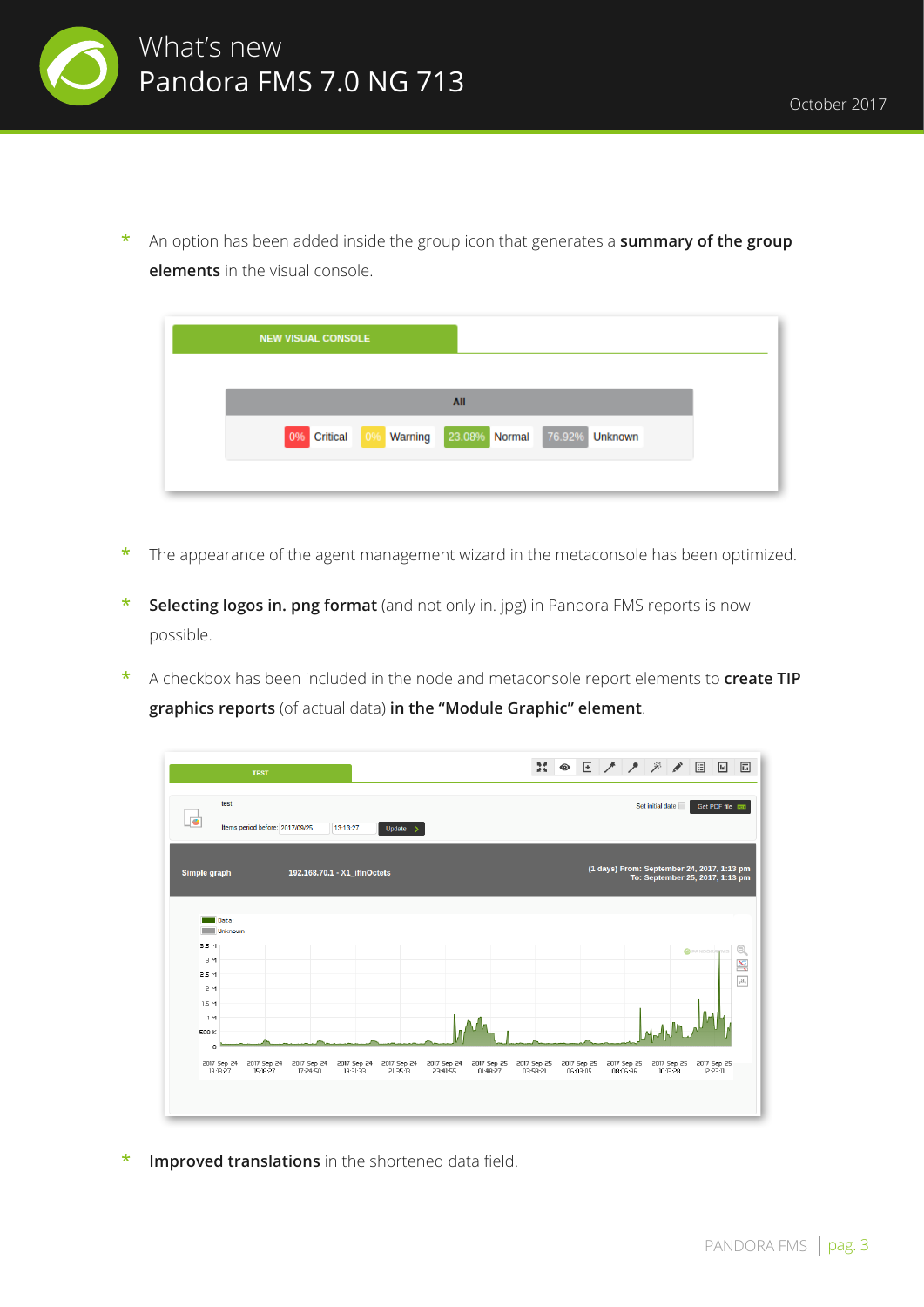

**\*** The visual **aspect of Pandora FMS help has been improved** when selecting the "blacktheme".



#### **Other improvements**

- **\*** The functionality of **creating, editing and deleting visual consoles from command line** is now included.
- **\*** We have made **permission improvements** based on the user profile in the report submission "**cron jobs**".
- **\*** Organization of events in Pandora FMS **mobile application now improved**.
- **\*** Improvements have been made in policy development based on existing components.
- **\*** Added TIP option in the interface graphs to visualize the actual data at full scale.

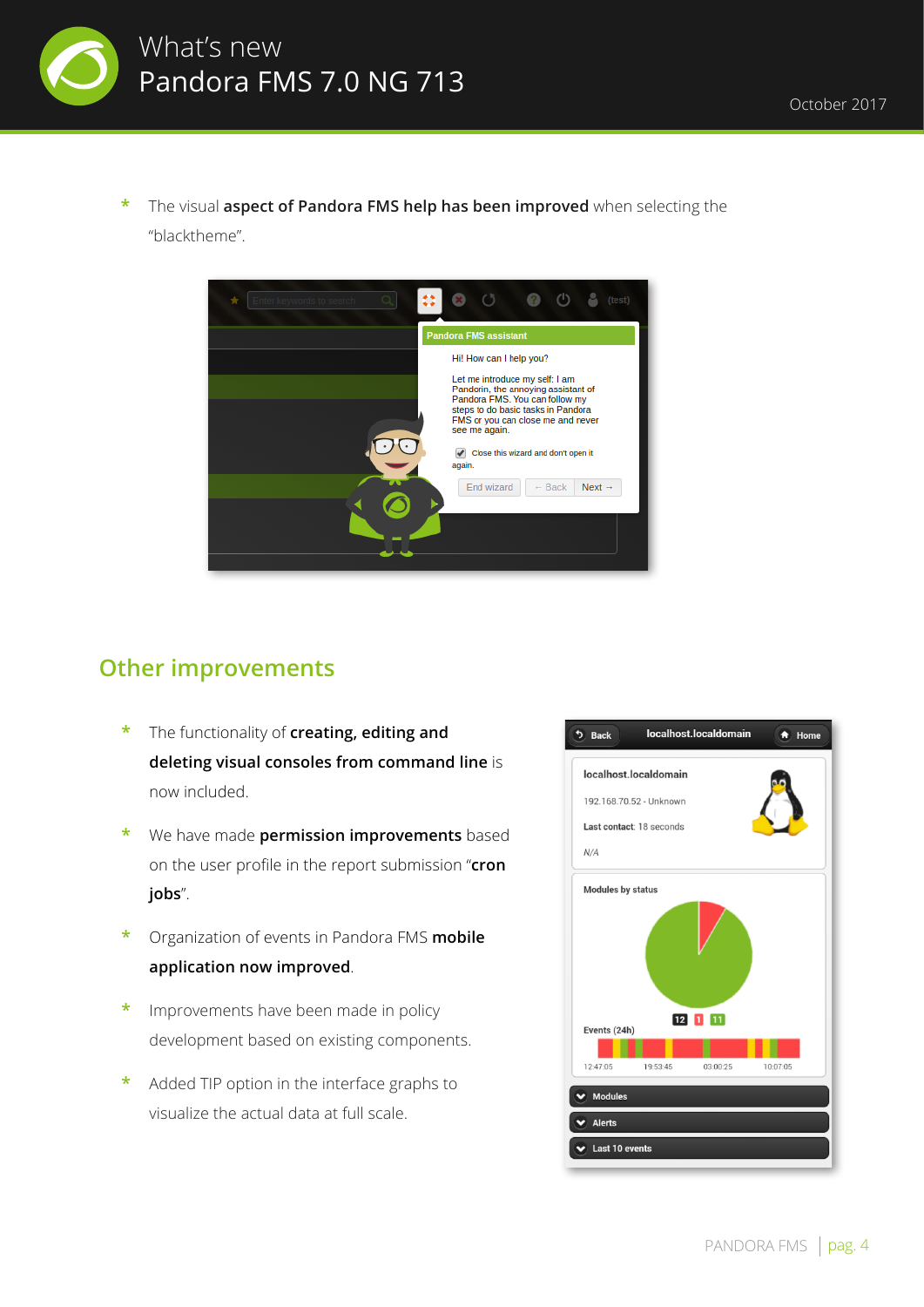

- **\*** We have **improved the performance of macros in the combined graphs** of the report templates.
- **\*** Having **blacklists of networks to receive SNMP, WMI, ICMP or exec type checks** on the satellite servers is now possible.
- **\*** From now on, the agent will not fail when a drive does not exist in a **module\_freedisk\_** percent type module.
- **Improvements made to the last activity panel when using the database interface.**

| <b>PANDORAF</b><br>м<br>$\bullet$<br>$\bullet$ $\circ$<br>$\alpha$<br>$\bullet$<br>$\left(1\right)$<br>(admin)<br>Enter keywords to search<br>$\star$ |                                                |             |                                 |                                                                 |                |                                               |  |  |  |
|-------------------------------------------------------------------------------------------------------------------------------------------------------|------------------------------------------------|-------------|---------------------------------|-----------------------------------------------------------------|----------------|-----------------------------------------------|--|--|--|
| $\sim$                                                                                                                                                | Pandora FMS Overview                           |             |                                 | This is your last activity performed on the Pandora FMS console |                |                                               |  |  |  |
| ×                                                                                                                                                     |                                                | <b>User</b> | <b>Action</b>                   | <b>Date</b>                                                     | Source IP      | <b>Comments</b>                               |  |  |  |
| $\Box$                                                                                                                                                | <b>Server</b><br>health<br><b>Monitor</b>      | admin       | <b>DB</b> Interface Extension   | $*4s$                                                           | 192.168.70.126 | SQL                                           |  |  |  |
|                                                                                                                                                       | health<br><b>Module</b>                        | admin       | DB Interface Extension          | $\pm$ 11 s                                                      | 192.168.70.126 | Error in SQL                                  |  |  |  |
| 8                                                                                                                                                     | sanity<br><b>Alert level</b>                   | admin       | Agent management                | $\star$ 21 m 01 s                                               | 192.168.70.126 | Updated agent localhost.localdomain           |  |  |  |
| 氽                                                                                                                                                     | Defined and triggered alerts<br>$\blacksquare$ | admin       | <sup>1</sup> Logon              | #3h                                                             | 192.168.70.126 | Logged in                                     |  |  |  |
| $\boldsymbol{\Theta}$                                                                                                                                 |                                                | admin       | <b>Report management</b><br>ra) | $\star$ 2 d                                                     | 192.168.70.126 | Create report #17                             |  |  |  |
| 回                                                                                                                                                     |                                                | admin       | <b>N</b> Logon                  | $*2d$                                                           | 192.168.70.148 | Logged in                                     |  |  |  |
| $\mathcal{L}$                                                                                                                                         | <b>Monitors by status</b>                      | admin       | Agent remote<br>configuration   | $*2d$                                                           | 192.168.70.126 | Update remote config for agent broker2        |  |  |  |
| ц                                                                                                                                                     | 72<br>ᄾ<br>535<br>人<br>٣Ł<br>$\blacksquare$    | admin       | Agent management                | $*2d$                                                           | 192.168.70.126 | Updated module 'CPU IOWait' for agent broker2 |  |  |  |
| 4.                                                                                                                                                    | ᄾ                                              | admin       | Agent remote<br>configuration   | $*2d$                                                           | 192.168.70.126 | Update remote config for agent broker1        |  |  |  |
| ₿<br>۰                                                                                                                                                |                                                | admin       | Agent management                | $*2d$                                                           | 192.168.70.126 | Updated module 'CPU IOWait' for agent broker1 |  |  |  |
| 疝                                                                                                                                                     |                                                |             |                                 |                                                                 |                |                                               |  |  |  |
| ್ರ<br>◙                                                                                                                                               | Total # of agents and monitors                 |             |                                 |                                                                 |                |                                               |  |  |  |

- **\*** Improvements made in the graphics of "**customgraph**" modules.
- **\* Improvements made in policy macros**.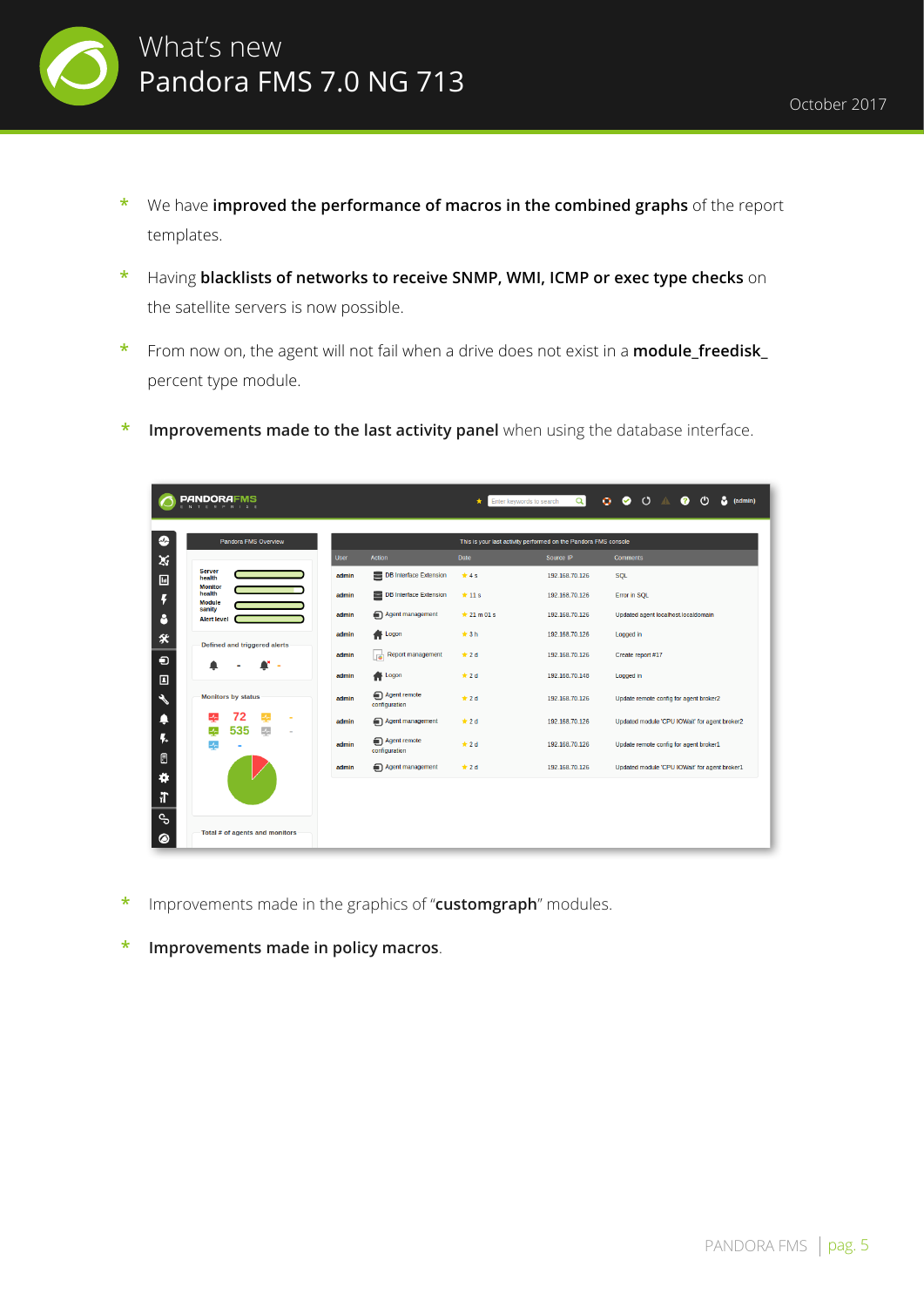

### **Solved problems**

- **\*** Fixed bug in the creation of programmed stops.
- **\*** Fixed problem in agent name sorting in the "detail monitor" view.
- **\*** Fixed the problem of linking an added agent by reconnecting the satellite server with another device from network maps.



**\*** Fixed the error in the calculation that is done to determine if there are fallen Pandora FMS servers.